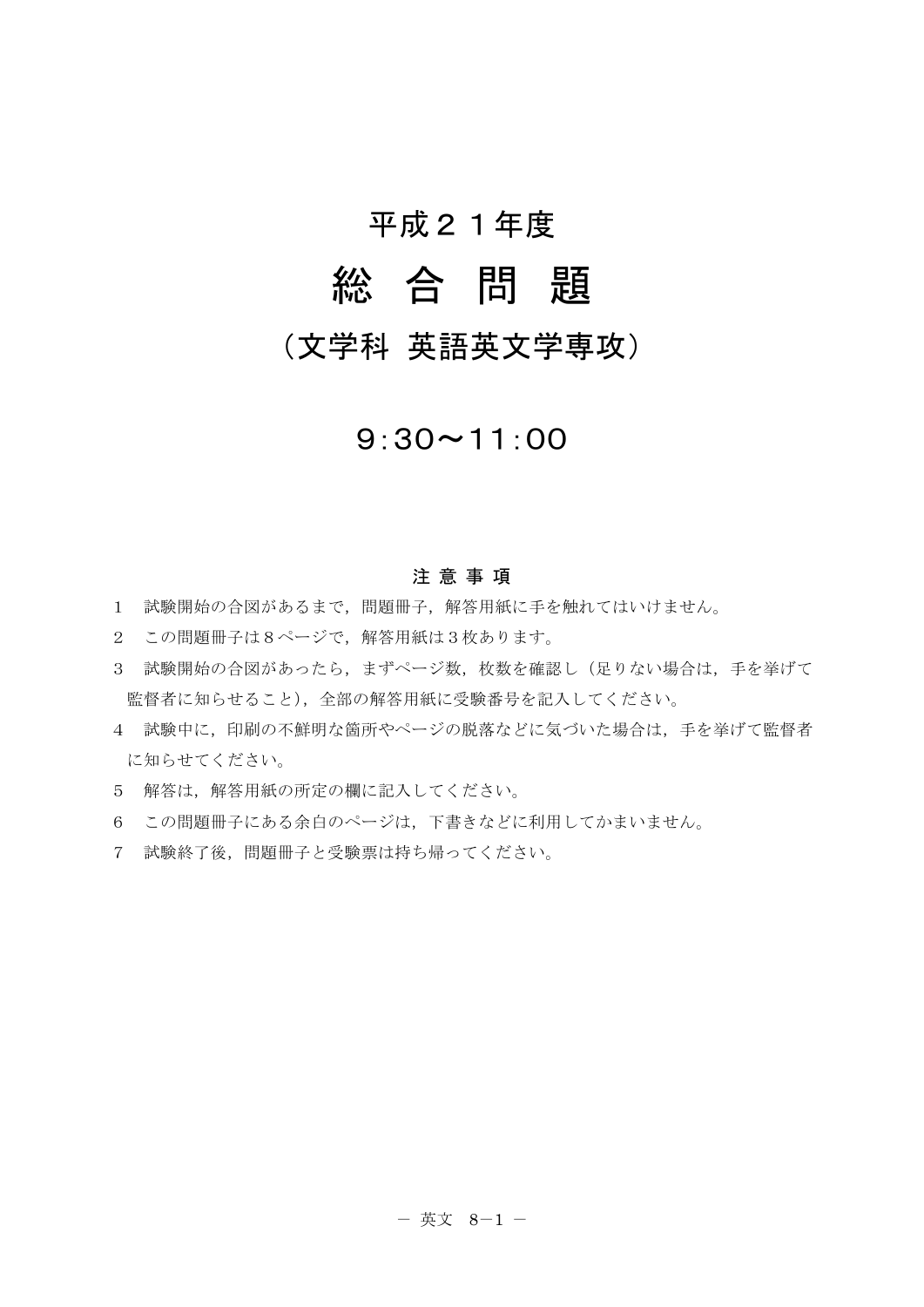- 英文 8-2 -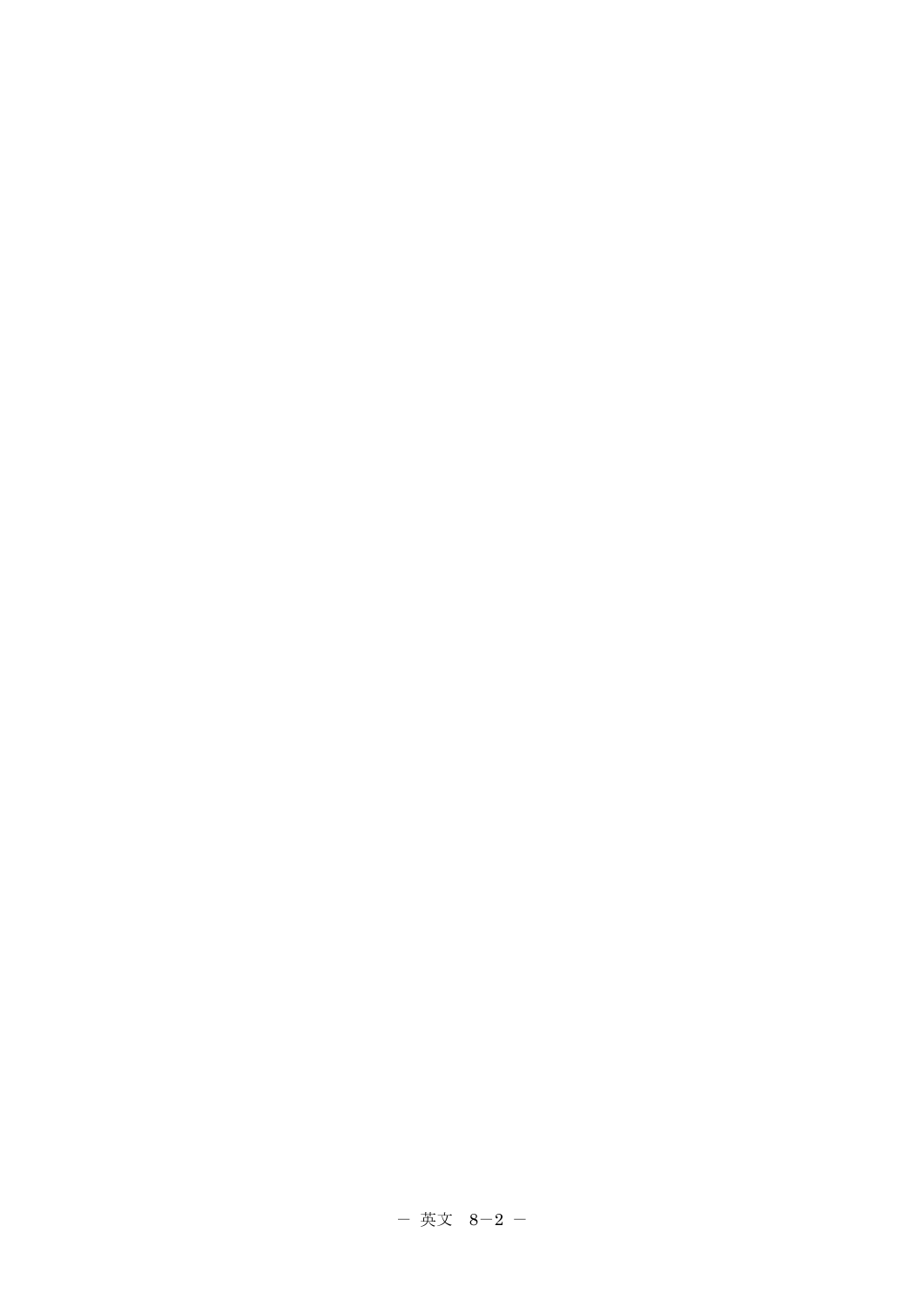- 英文 8-3 -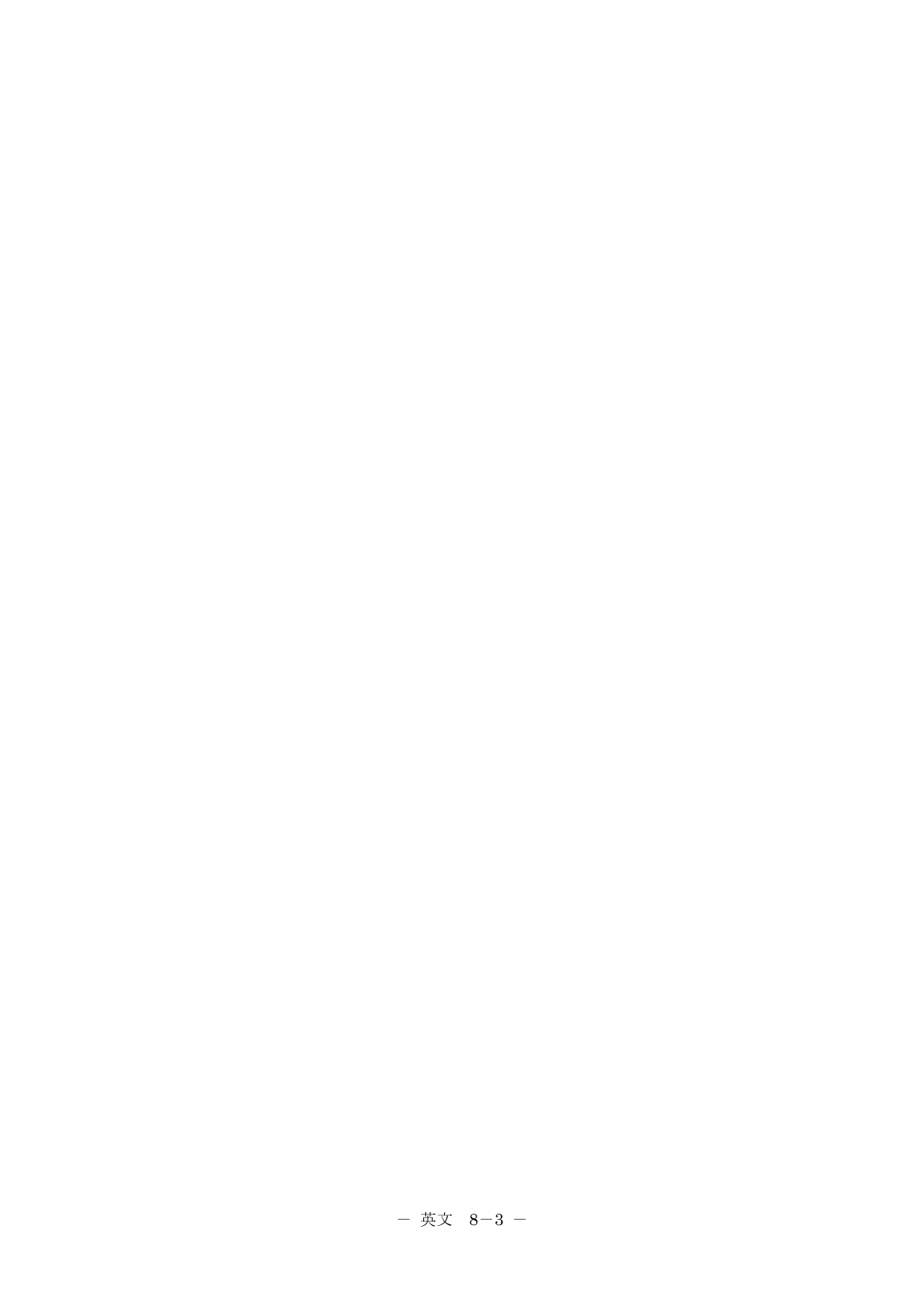1 次の英文を読んで,後の問いに答えなさい。

【省略】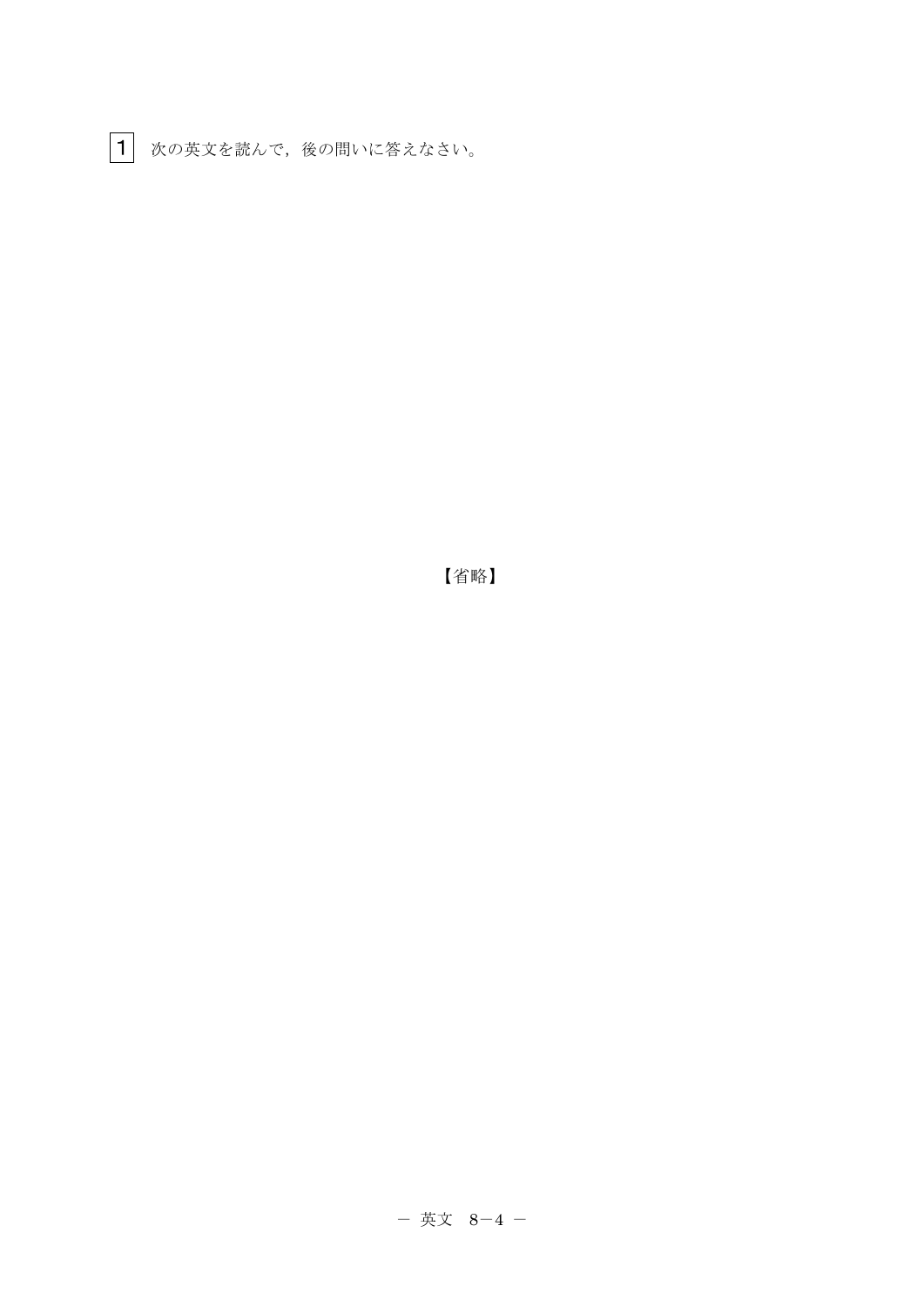【省略】

(Adapted from *The Japan Times*, June 12, 2008)

[注] budget:費やす

 itinerary:旅行計画 chock-full:ぎっしり詰まった

- 英文 8-5 -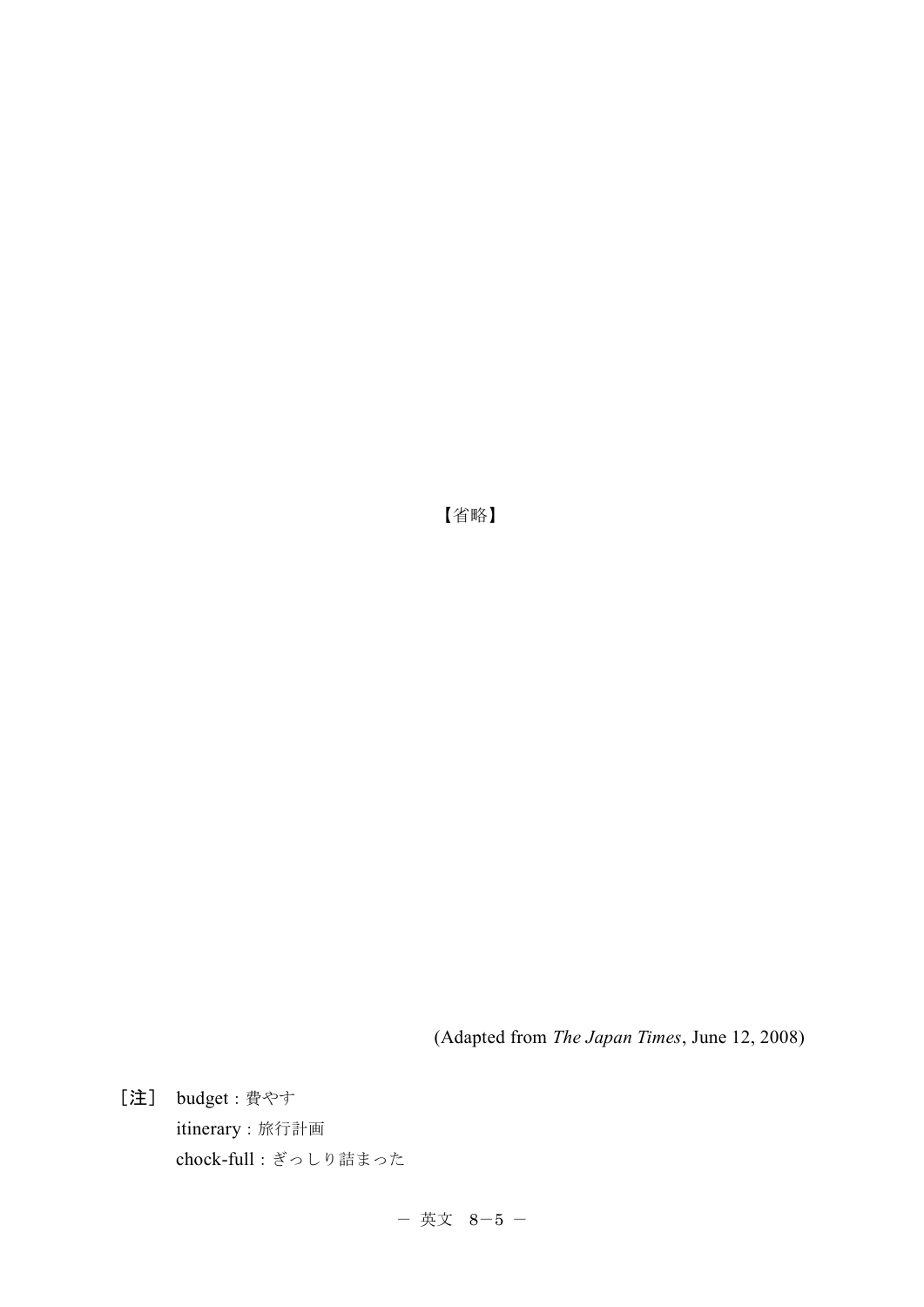get short shrift:ほとんど注意を払われない neophyte:初めて訪れた人 the Mount Kasuga Primeval Forest:春日山原生林 Aya Okubo:大久保綾 Ryo Yonehara:米原亮 Nara Governor Shogo Arai:荒井正吾奈良県知事 the Nara Tourism Federation:奈良県観光連盟 T'ang:唐(中国の王朝) influx:流入 nearly dead: ほぼ完全に

- 問1 下線部(ア)を日本語になおしなさい。
- 問2 下線部(イ)を because 節を使って書き換えなさい。
- 問3 下線部(ウ)を日本語になおしなさい。
- 問4 Nara Explorer の創刊号の具体的な内容を日本語で3つあげなさい。
- 問5 Nara Explorer は良い時期に出版されたようですが,その理由を日本語で書きなさい。
- 問6 下線部(エ)の "three roadblocks"の内容をそれぞれ日本語で説明しなさい。
- 問7 奈良のホテルとその部屋数に関する Aya Okubo の発言内容を日本語で書きなさい。
- 問8 (1) ~ (3)の問いに英語で答えなさい。
	- (1)Why does Nara tend to get less attention?
	- $(2)$  It was difficult for Okubo and Yonehara to get Nara Explorer started. Why?
	- (3)What does Okubo do to prepare Nara Explorer for publication?
- 問9 この英文の内容を 180~200 字の日本語で要約しなさい。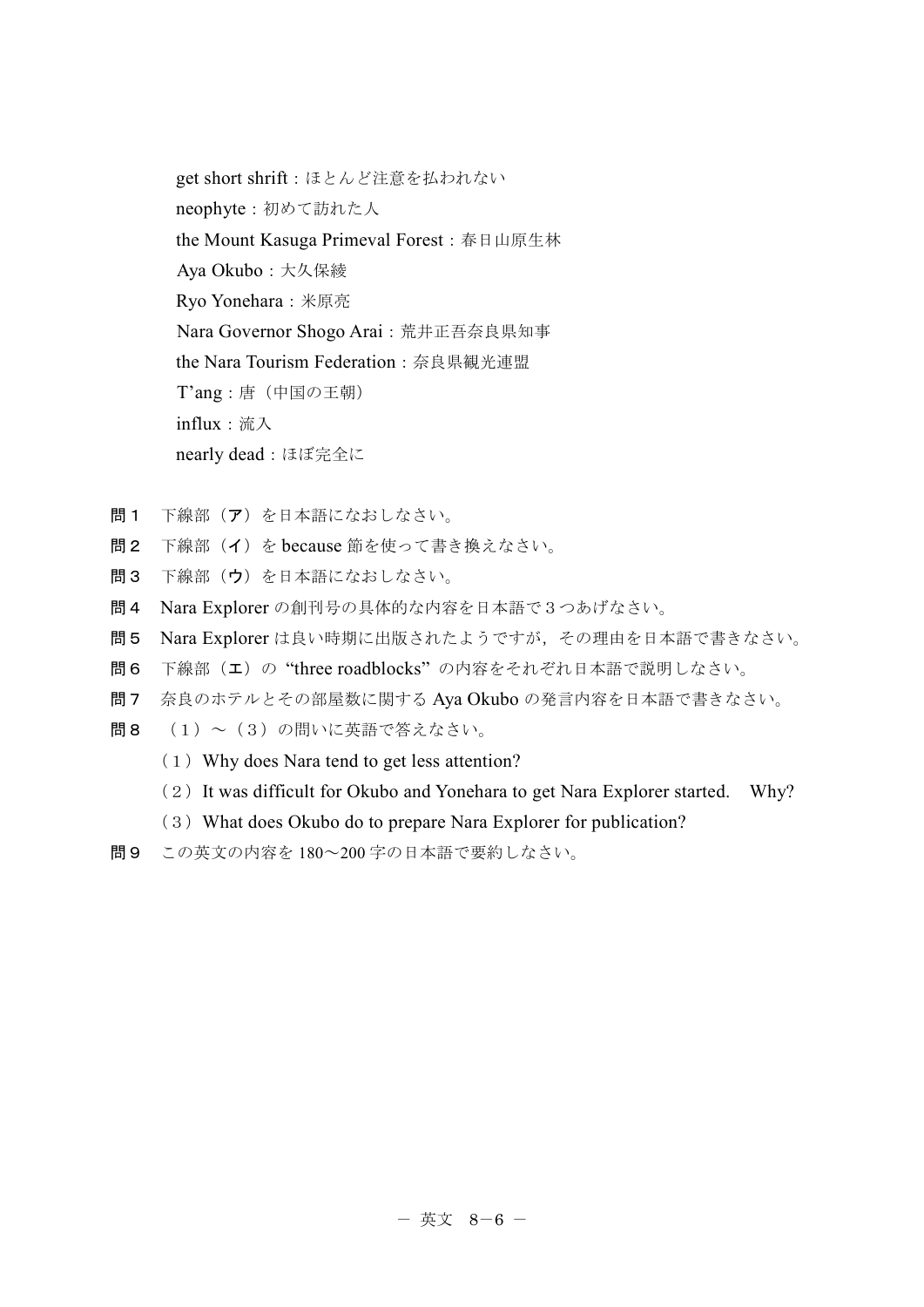2次の英文の問いに答えなさい。解答は 130~150 語の英文で書きなさい。

Some people prefer to get up early in the morning to start the day's work. Others prefer to get up late in the morning and to work until late at night. Which do you prefer and why? Use specific reasons and examples to support your choice. You may use the following expressions.

 目覚まし時計:alarm clock 早起きの人: early riser 寝坊する:sleep in ~に集中する:concentrate on ~ 遅くまで起きている: stay up late